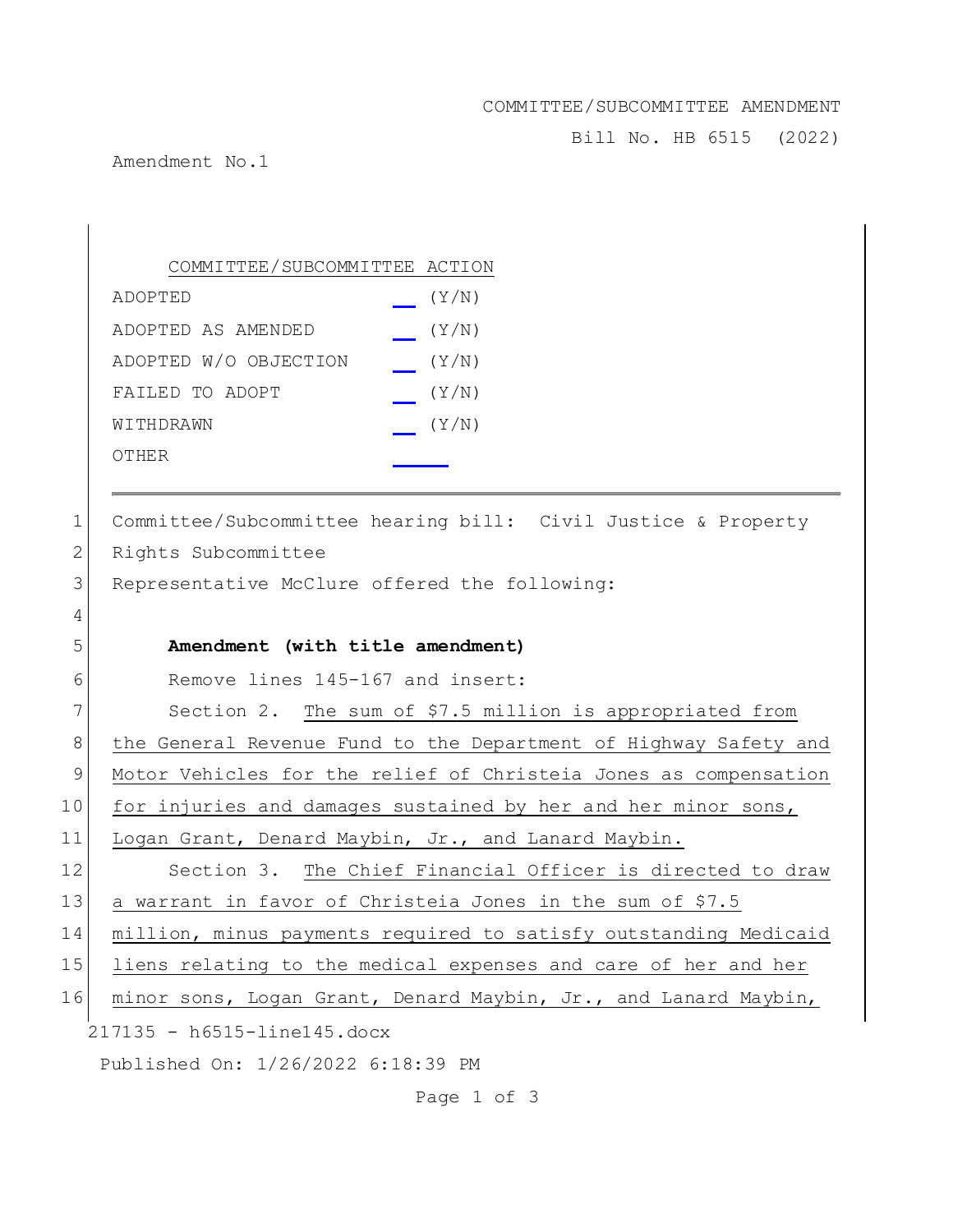## COMMITTEE/SUBCOMMITTEE AMENDMENT

Bill No. HB 6515 (2022)

Amendment No.1

| 17                                 | upon funds of the Department of Highway Safety and Motor        |  |
|------------------------------------|-----------------------------------------------------------------|--|
| 18                                 | Vehicles in the State Treasury and to pay the same out of such  |  |
| 19                                 | funds in the State Treasury.                                    |  |
| 20                                 | Section 4. The amount paid by the Division of Risk              |  |
| 21                                 | Management of the Department of Financial Services pursuant to  |  |
| 22                                 | s. 768.28, Florida Statutes, and the amount awarded under this  |  |
| 23                                 | act are intended to provide the sole compensation for all       |  |
| 24                                 | present and future claims arising out of the factual situation  |  |
| 25                                 | described in this act which resulted in injuries and damages    |  |
| 26                                 | sustained by Christeia Jones and her minor sons, Logan Grant,   |  |
| 27                                 | Denard Maybin, Jr., and Lanard Maybin. Of the amount awarded    |  |
| 28                                 | under this act, the total amount paid for attorney fees may not |  |
| 29                                 | exceed \$1,500,000, the total amount paid for lobbying fees may |  |
| 30                                 | not exceed \$375,000, and the total amount paid for costs or    |  |
| 31                                 | other similar expenses may not exceed \$34,849.92.              |  |
| 32                                 |                                                                 |  |
| 33                                 |                                                                 |  |
| 34                                 |                                                                 |  |
| 35                                 | TITLE AMENDMENT                                                 |  |
| 36                                 | Remove lines 131-139 and insert:                                |  |
| 37                                 | \$18 million, and both parties agreed to a settlement in the    |  |
| 38                                 | amount of \$7.5 million, and                                    |  |
| 39                                 | WHEREAS, the settlement agreement requires the Division of      |  |
| 40                                 | Risk Management of the Department of Financial Services to pay  |  |
|                                    |                                                                 |  |
|                                    | 217135 - h6515-line145.docx                                     |  |
| Published On: 1/26/2022 6:18:39 PM |                                                                 |  |

Page 2 of 3